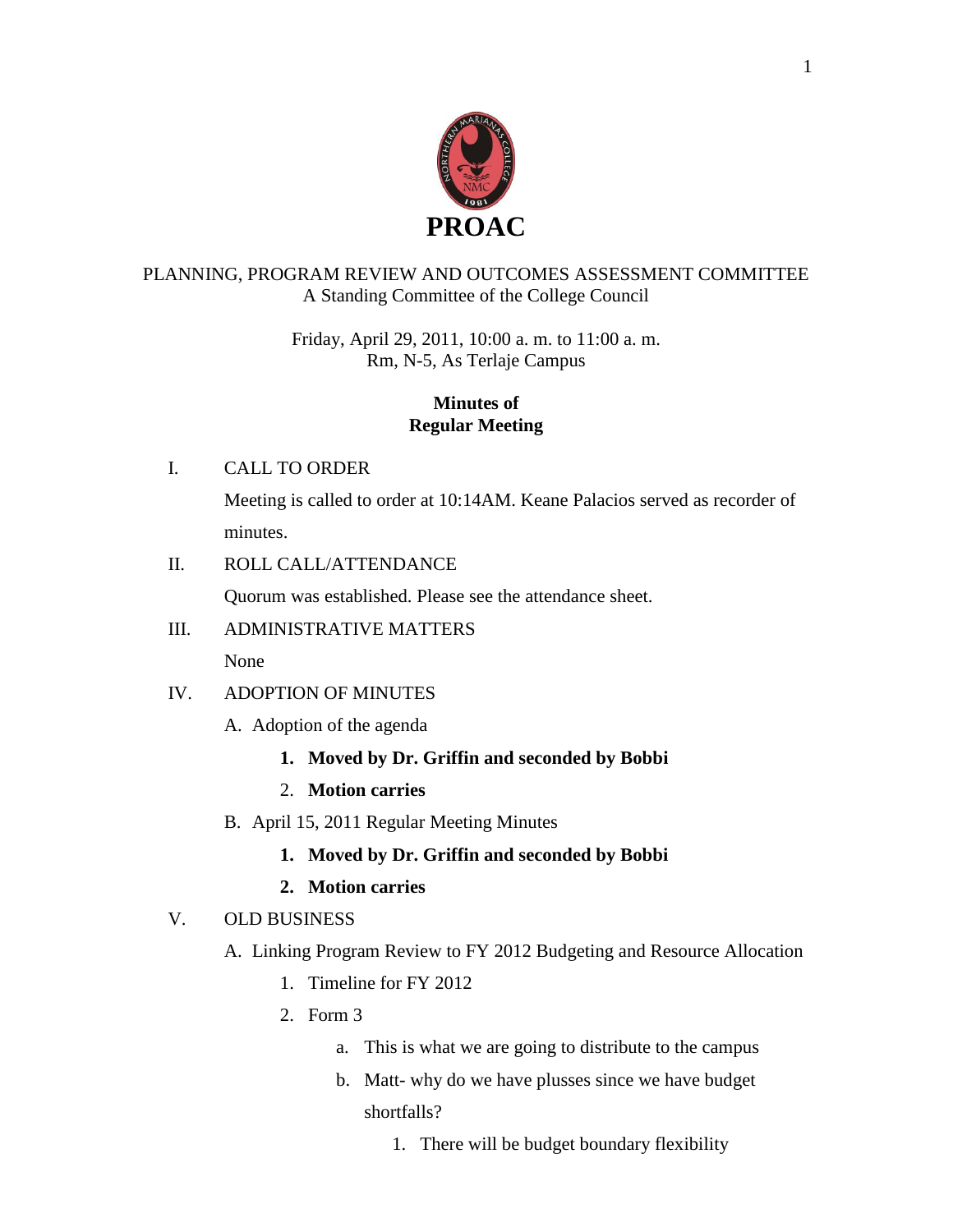- a. There will be a top 40 list
- b. It might be possible that only a few get an increase
- c. Bobbi- move the May  $31<sup>st</sup>$  deadline
	- 1. Galvin- PROAC will have to discuss this with BAFC
- 2. Move Form 3's deadline to June 3 and have PROAC absorb the lost 3 days. Review and rating from June  $4<sup>th</sup>$  to June  $30<sup>th</sup>$ 
	- a. July  $31<sup>st</sup>$ , College Council-August  $13<sup>th</sup>$

## b. **Moved by Jim and seconded by Bobbi to move the deadline**

- 3. Randall- who's going to be doing the Form 3? Are programs who are 100% federally funded be needing to do the Form 3?
	- a. Galvin: we need to get the list from the CFAO

#### c. Form 3 Procedures

- 1. Step 1- due June  $3<sup>rd</sup>$  by midnight
- 2. Step 2- submission must be from the expenditure authority
- 3. PROAC discussed the rating system
- 4. PROAC discussed about how integrity will be ensured in the voting process
- B. Cycle 4 of Program Review
	- 1. Compliance Matrix—Update
	- 2. Form 2 Committee—Update
- VI. NEW BUSINESS
- VII. OTHER MATTERS

#### *VIII. What impact did today's dialogue and/or work have on student learning?*

IX. ADJOURNMENT

The meeting was adjourned at 11:15AM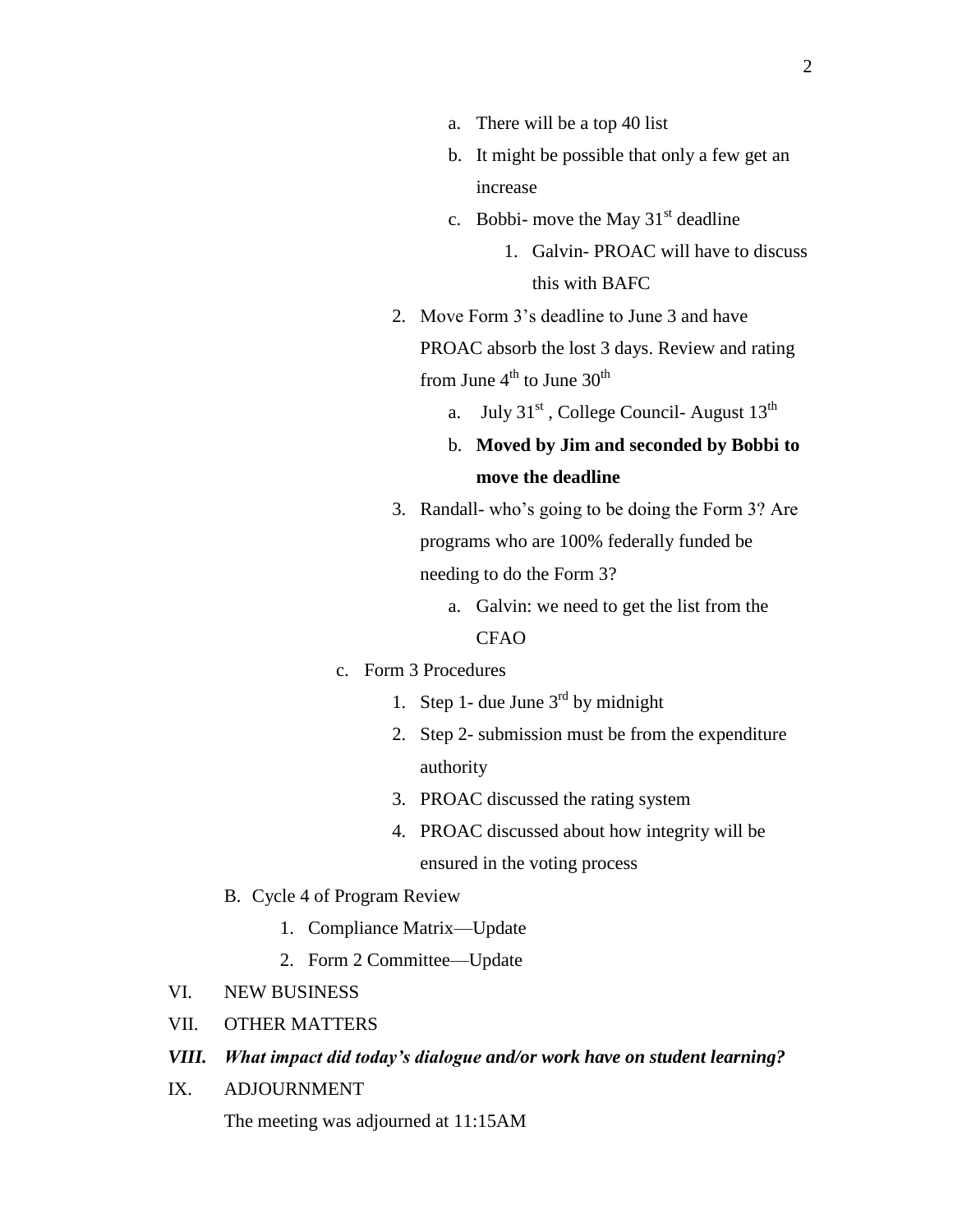## **PROAC**

# **Regular Meeting/Work Session**

**Date: 04/29/11 Day: Friday Time: 10:00AM to 11:00AM Place: N5**

### **ATTENDANCE SHEET**

|     | <b>NAME</b>                                         | TITLE                                                            | <b>SIGN/INITIAL</b> |  |  |
|-----|-----------------------------------------------------|------------------------------------------------------------------|---------------------|--|--|
| 1.  | <b>Galvin Guerrero</b>                              | Director of Institutional Effectiveness<br>(PROAC Chair)         | <b>PRESENT</b>      |  |  |
| 2.  | <b>Antonio Tiples</b>                               | Student (Appointed by<br><b>ASNMC</b> )/ASNMC Vice President     |                     |  |  |
| 3.  | <b>Lorraine Cabrera</b>                             | <b>Interim NMC President</b>                                     |                     |  |  |
| 4.  | <b>Barbara Merfalen</b>                             | Dean of Academic Programs and<br><b>Services</b>                 | <b>PRESENT</b>      |  |  |
| 5.  | Leo Pangelinan (Cyndi DLG<br>as proxy)              | Dean, Student Services                                           | <b>PRESENT</b>      |  |  |
| 6.  | Dave Attao (Les Ogumoru as<br>proxy)                | Acting Dean, Community Programs and<br>Services                  | <b>PRESENT</b>      |  |  |
| 7.  | <b>Kathy Palacios</b>                               | Acting, Chief Financial and<br>Administrative Officer            | <b>PRESENT</b>      |  |  |
| 8.  | <b>Jennifer Barcinas/ Martin</b><br><b>Mendiola</b> | Staff Representative, Rota Instructional<br><b>Site</b>          | <b>PRESENT</b>      |  |  |
| 9.  | Maria Aguon/<br><b>Rose Lazarro</b>                 | <b>Staff Representative, Tinian</b><br><b>Instructional Site</b> | <b>PRESENT</b>      |  |  |
| 10. | <b>John Jenkins</b>                                 | Faculty Representative, School of<br>Education                   | <b>PRESENT</b>      |  |  |
| 11. | Dr. John Griffin                                    | Vice President of the Faculty Senate                             | <b>PRESENT</b>      |  |  |
| 12. |                                                     | Faculty Member (Appointed by<br><b>Faculty Senate)</b>           |                     |  |  |
| 13. | Dr. Eric Belky                                      | Faculty Member (Appointed by<br><b>Faculty Senate)</b>           |                     |  |  |
| 14. | <b>Matt Pastula</b>                                 | Faculty Member (Appointed by<br><b>Faculty Senate)</b>           | <b>PRESENT</b>      |  |  |
| 15. | <b>James Kline</b>                                  | Faculty Representative, Academic<br>Council                      | <b>PRESENT</b>      |  |  |
| 16. | <b>Randall Nelson</b>                               | Vice President of the Staff Senate                               | <b>PRESENT</b>      |  |  |
|     | <b>OTHERS PRESENT</b>                               |                                                                  |                     |  |  |
|     | <b>Keane Palacios</b>                               | PM, OIE                                                          | <b>PRESENT</b>      |  |  |
|     | Lyte Chapap                                         | Math                                                             | <b>PRESENT</b>      |  |  |
|     | Lisa Hacskaylo                                      | IR, OIE                                                          | <b>PRESENT</b>      |  |  |